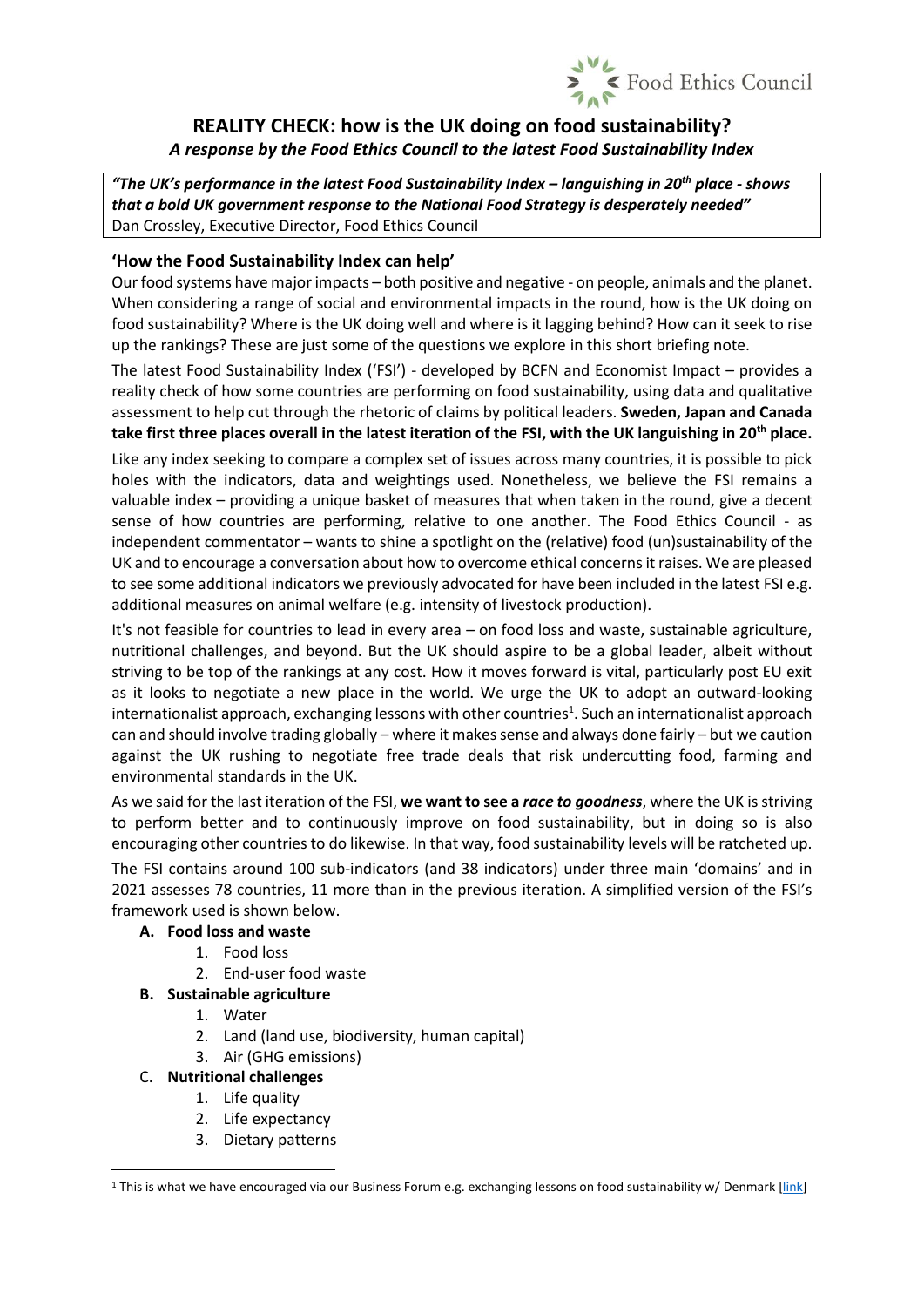

## **How is the UK doing and why? UK food sustainability in the spotlight**

Overall, the UK ranks 20<sup>th</sup> out of the 78 countries included in the FSI. There is much the Global North can learn from the Global South, and vice versa. For the UK, it is perhaps most useful to compare the UK with peer countries i.e. high-income countries. Amongst the 34 high income countries included in the rankings, the UK comes 20<sup>th</sup>, with the highest places in the overall index all being taken by higher income countries. However, the performance of the UK, as one of the largest economies in the world and one that aspires to be a global leader, remains disappointing.

| Overall ranking in FSI - high | Country                     |  |
|-------------------------------|-----------------------------|--|
| income countries only         |                             |  |
| 1                             | Sweden                      |  |
| $\overline{2}$                | Japan                       |  |
| 3                             | Canada                      |  |
| 4                             | Finland                     |  |
| 5                             | Austria                     |  |
| 6                             | Denmark                     |  |
| 7                             | Australia                   |  |
| 8                             | Netherlands                 |  |
| 9                             | Estonia                     |  |
| 10                            | Germany                     |  |
| 11                            | Portugal                    |  |
| 12                            | France                      |  |
| 13                            | Poland                      |  |
| 14                            | Latvia                      |  |
| 15                            | South Korea                 |  |
| 16                            | Italy                       |  |
| 17                            | Croatia                     |  |
| 18                            | Ireland                     |  |
| 19                            | Czech Republic              |  |
| 20                            | <b>United Kingdom</b>       |  |
| 21                            | Luxembourg                  |  |
| 22                            | Spain                       |  |
| 23                            | Slovakia                    |  |
| 24                            | Belgium                     |  |
| 25                            | Cyprus                      |  |
| 26                            | Hungary                     |  |
| 27                            | <b>United States</b>        |  |
| $28=$                         | Greece                      |  |
| $28=$                         | Lithuania                   |  |
| 30                            | Slovenia                    |  |
| 31                            | Israel                      |  |
| 32                            | Malta                       |  |
| 33                            | Saudi Arabia                |  |
| 34                            | <b>United Arab Emirates</b> |  |

*Overall ranking of high-income countries included in 2021 FSI (Source: 2021 FSI)*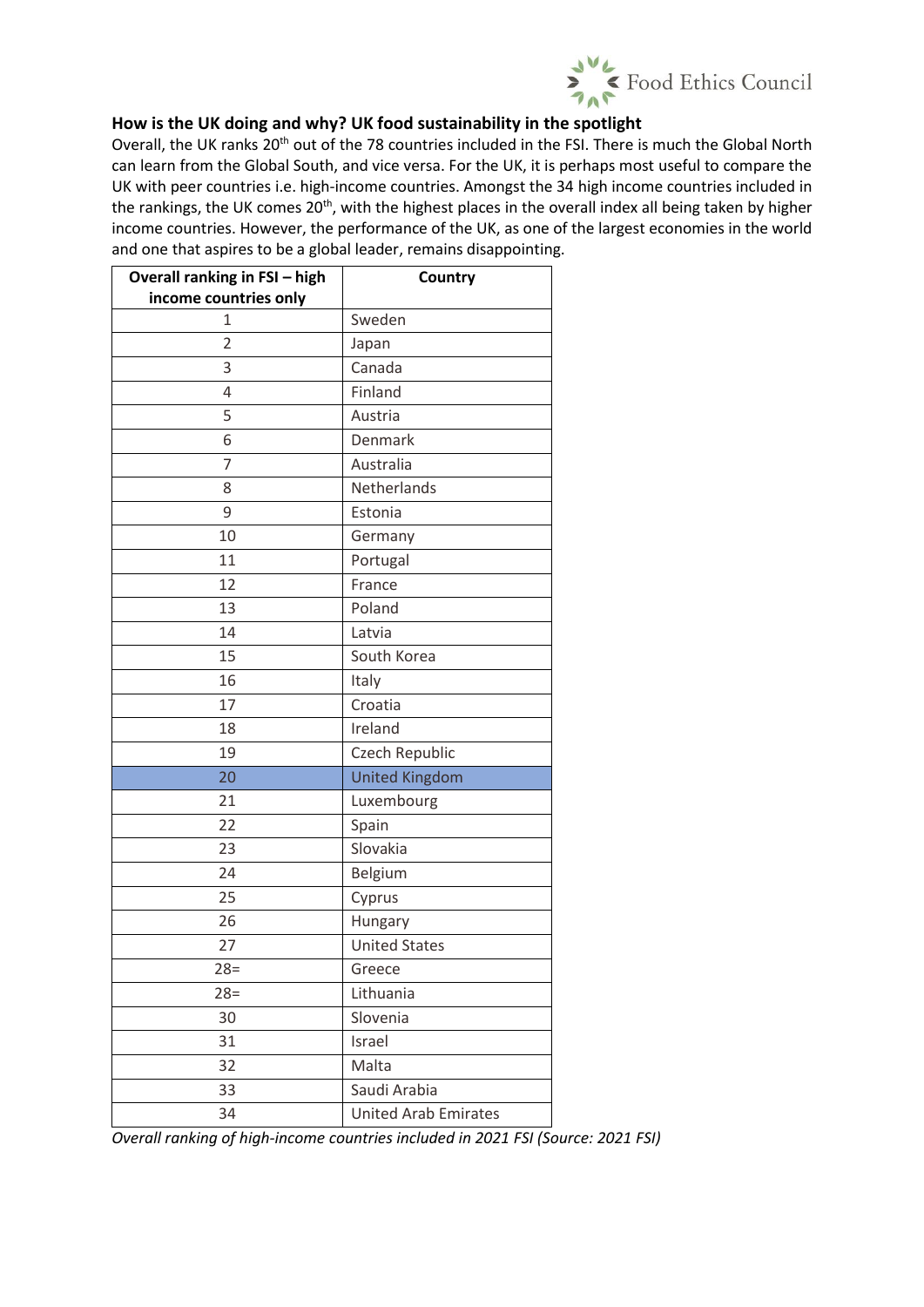

### **How does the UK measure up?**

Indicators where the UK ranked in the top 10 countries globally included:

- Food loss (but much lower on policy response to food loss)
- Food waste (but much lower on policy response to food waste)
- Sustainability of water withdrawal
- Environmental impact of agriculture on land
- Land ownership
- Animal welfare policies
- Financial access and protections for land users
- Opportunities for investing in sustainable agriculture
- Micronutrient deficiency
- Affordability of a healthy and sustainable diet
- Policy response to dietary patterns

It is right to acknowledge areas of stronger (relative) performance and to celebrate these. However, critically the UK Government should not think that it can rest on its laurels in the areas the UK is performing better on, as there is still a lot of improvement needed. Overall, the performance of the UK was again very disappointing.

The UK scored in the 'low' category on several indicators in a range of areas. To pick out just *some of* the areas the UK is performing badly in, according to the FSI:

| Indicator                      | <b>UK ranking amongst all</b>             | Some of what needs to be         |
|--------------------------------|-------------------------------------------|----------------------------------|
|                                | countries                                 | done to address this             |
| Trade impact (virtual blue     | UK ranks 76 <sup>th</sup> of 78 countries | UK pushing for high core food    |
| water net impacts)             |                                           | standards and ensuring it is     |
|                                |                                           | not importing drought and        |
|                                |                                           | offshoring its environmental     |
|                                |                                           | footprint                        |
| Prevalence of over-            | UK ranks 63rd of 78 countries             | Bolder measures to tackle our    |
| nourishment                    |                                           | obesogenic food environment      |
| Prevalence of insufficient     | UK ranks 59 <sup>th</sup> of 78 countries | Investment in making sport       |
| physical activity              |                                           | and exercise accessible and      |
|                                |                                           | fun for all, from a young age    |
| Diet composition               | UK ranks 56 <sup>th</sup> of 78 countries | Measures to encourage shifts     |
|                                |                                           | away from ultra-processed        |
|                                |                                           | food and to increase fresh fruit |
|                                |                                           | & veg consumption for all; plus  |
|                                |                                           | stronger planning legislation to |
|                                |                                           | stop expansion of unhealthy      |
|                                |                                           | fast-food restaurants e.g.       |
|                                |                                           | around schools                   |
| Participation rate of youth in | UK ranks equal 67 <sup>th</sup> of 78     | Work to improve the image of,    |
| farming                        | countries                                 | and reality, of farming -        |
|                                |                                           | including fair pay & treatment   |
|                                |                                           | + clear career paths for people  |
|                                |                                           | working in farming and along     |
|                                |                                           | the whole food value chain       |
| Livestock density              | UK ranks equal 57 <sup>th</sup> of 78     | Measures to encourage shifts     |
|                                | countries                                 | away from the most intensive     |
|                                |                                           | livestock farming                |